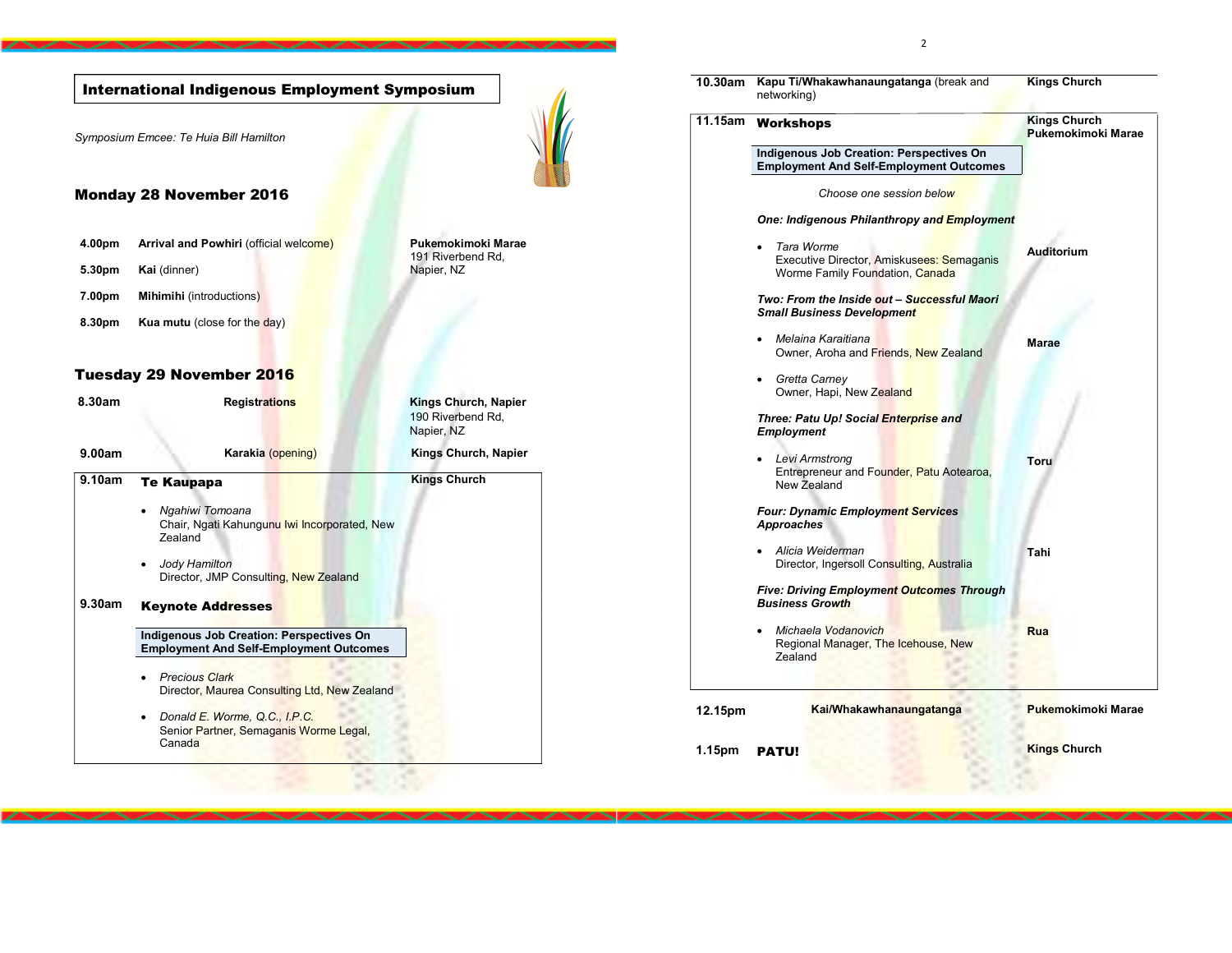



4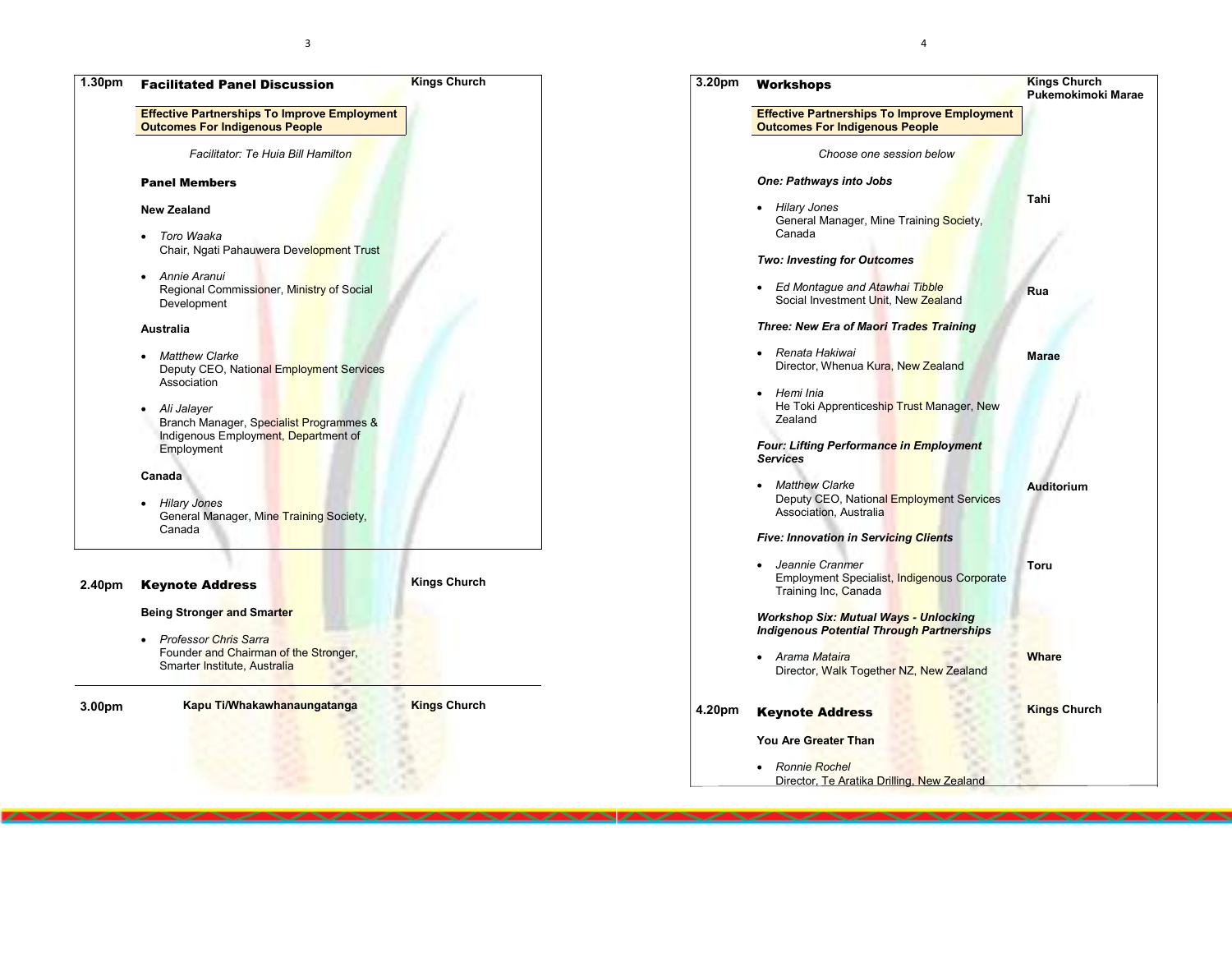

## Wednesday 30 November 2016

| 9.00am    | Karakia                                                                                 | <b>Kings Church</b>                       |
|-----------|-----------------------------------------------------------------------------------------|-------------------------------------------|
| $9.05$ am | <b>Keynote Addresses</b>                                                                | <b>Kings Church</b>                       |
|           | <b>Economics of Maori Employment</b>                                                    |                                           |
|           | Rawinia Kamau<br>Director, Kamtech and Associates, New<br>Zealand                       |                                           |
|           | <b>Creating Opportunities To Build Employment</b><br><b>Strategies</b>                  |                                           |
|           | Shayne Walker<br>General Manager, Maungaharuru-Tangitu<br>Trust, New Zealand            |                                           |
|           | <b>Katrina Fanning PSM</b><br>٠<br>Founder and Manager, Coolamon Advisors,<br>Australia |                                           |
| 10.30am   | Kapu Ti/Whanaungatanga                                                                  |                                           |
| 11.00am   | <b>Workshops</b>                                                                        | <b>Kings Church</b><br>Pukemokimoki Marae |
|           | <b>Creating Opportunities To Build Employment</b><br><b>Strategies</b>                  |                                           |
|           | Choose one session below                                                                |                                           |
|           | <b>One: Integrated Service Delivery</b>                                                 |                                           |
|           | Louis Datonu                                                                            |                                           |

 Lewis Ratapu GM Business Growth and Design, Te Taiwhenua o Heretaunga, New Zealand **Two: Innovative Procurement Approaches to** Achieve Results • Tania Pouwhare Social Intrapreneur, The Southern Initiative Auckland Council, New Zealand Toru Rua

6